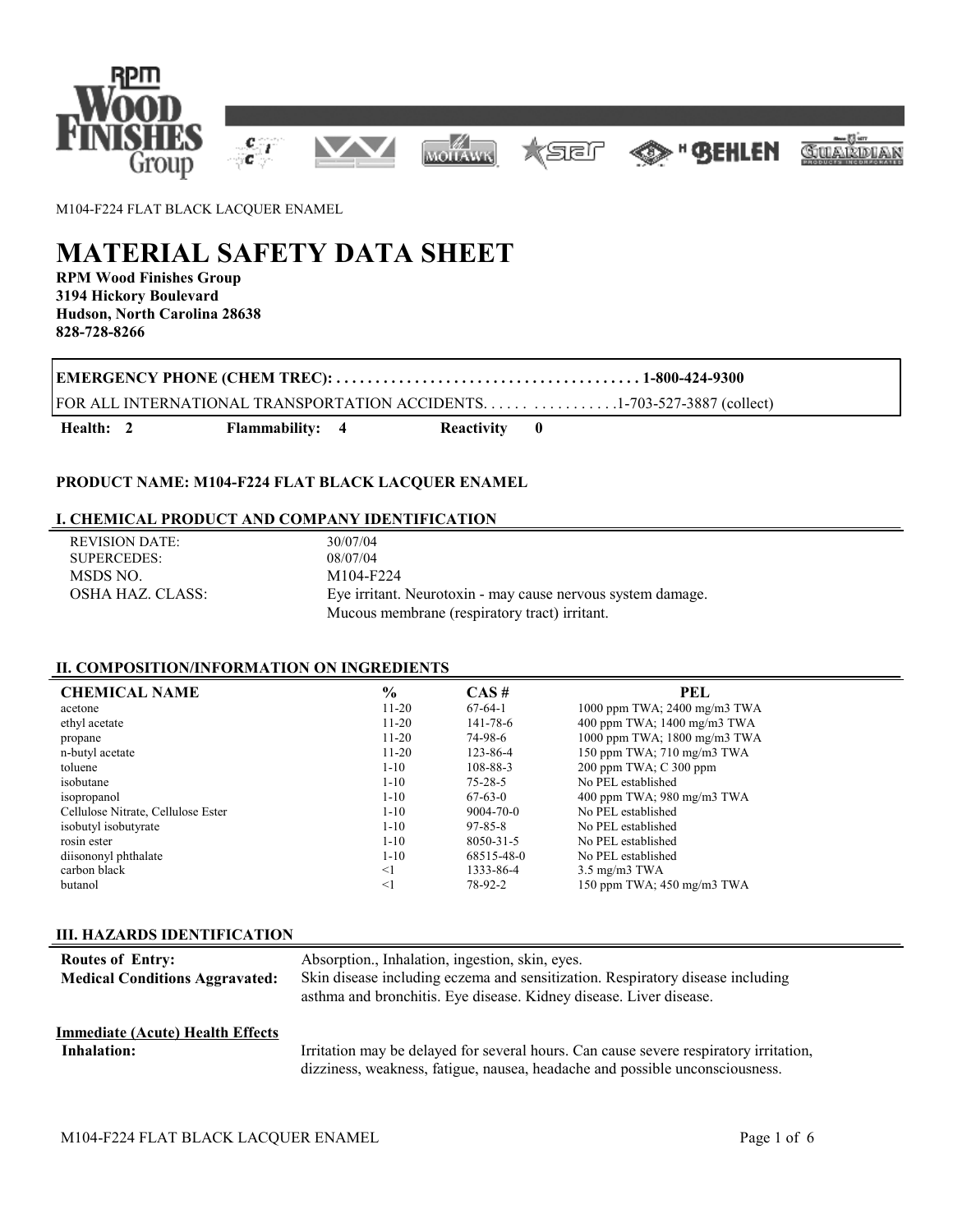| <b>Skin Contact:</b>                | Substance causes moderate skin irritation. Continued or prolonged contact may<br>irritate the skin and cause a skin rash (dermatitis). Can cause minor skin irritation,<br>defatting, and dermatitis.                                                                                                                                                                         |
|-------------------------------------|-------------------------------------------------------------------------------------------------------------------------------------------------------------------------------------------------------------------------------------------------------------------------------------------------------------------------------------------------------------------------------|
| <b>Eve Contact:</b>                 | Can cause irritation. Can cause moderate irritation, tearing and reddening, but not<br>likely to permanently injure eye tissue. Contact with the eyes may cause moderate to<br>severe eye injury. Eye contact may result in tearing and reddening, but not likely to<br>permanently injure eye tissue. Temporary vision impairment (cloudy or blurred<br>vision) is possible. |
| <b>Skin Absorption:</b>             | Can be absorbed through the skin but exposure must be extensive before adverse<br>health effects occur. Harmful if absorbed through the skin. May cause severe<br>irritation and systemic damage. No absorption hazard in normal industrial use.                                                                                                                              |
| <b>Ingestion:</b>                   | Harmful if swallowed. Aspiration of material into the lungs can cause chemical<br>pneumonitis which can be fatal. Minimal toxicity Irritating to mouth, throat, and<br>stomach. Can cause abdominal discomfort, nausea, vomiting and diarrhea.                                                                                                                                |
| <b>Target Organ Acute Toxicity:</b> |                                                                                                                                                                                                                                                                                                                                                                               |

| Acetone           | respiratory system, skin, eyes, CNS                 |
|-------------------|-----------------------------------------------------|
| Ethylacetate      | eyes, skin, respiratory system                      |
| Propane           | <b>CNS</b>                                          |
| n-Butyl acetate   | eyes, skin, respiratory system, CNS                 |
| Toluene           | CNS, liver, kidneys, skin, eyes, respiratory system |
| Isobutane         | <b>CNS</b>                                          |
| Isopropyl alcohol | eyes, skin, respiratory system                      |
| Carbon black      | respiratory system, eyes, lymphatic cancer          |
| n-Butyl alcohol   | eyes, CNS, skin, respiratory system                 |
|                   |                                                     |

# **Long-Term (Chronic) Health Effects:**

| Carcinogenicity:                                          | ACGIH. IARC. NIOSH. NTP. OSHA. Contains a substance that is a probable cancer<br>hazard based on human studies.                                                                                                                                          |
|-----------------------------------------------------------|----------------------------------------------------------------------------------------------------------------------------------------------------------------------------------------------------------------------------------------------------------|
| <b>Reproductive and Developmental</b><br><b>Toxicity:</b> | Possible reproductive hazard.                                                                                                                                                                                                                            |
| <b>Mutagenicity:</b>                                      | No data available to indicate product or any components present at greater than 0.1%<br>is mutagenic or genotoxic.                                                                                                                                       |
| Inhalation:                                               | Upon prolonged and/or repeated exposure, can cause severe respiratory irritation,<br>dizziness, weakness, fatigue, nausea, headache and possible unconsciousness.                                                                                        |
| <b>Skin Contact:</b>                                      | Prolonged or repeated contact may cause irritation. Upon prolonged or repeated<br>contact, can cause moderate skin irritation, defatting, and dermatitis. Not likely to<br>cause permanent damage.                                                       |
| <b>Eye Contact:</b>                                       | Upon prolonged or repeated contact, can cause moderate to severe eye injury. Eye<br>contact may result in tearing and reddening, but not likely to permanently injure eye<br>tissue. Temporary vision impairment (cloudy or blurred vision) is possible. |
| <b>Skin Absorption:</b>                                   | Upon prolonged or repeated exposure, harmful if absorbed through the skin. May<br>cause severe irritation and systemic damage.                                                                                                                           |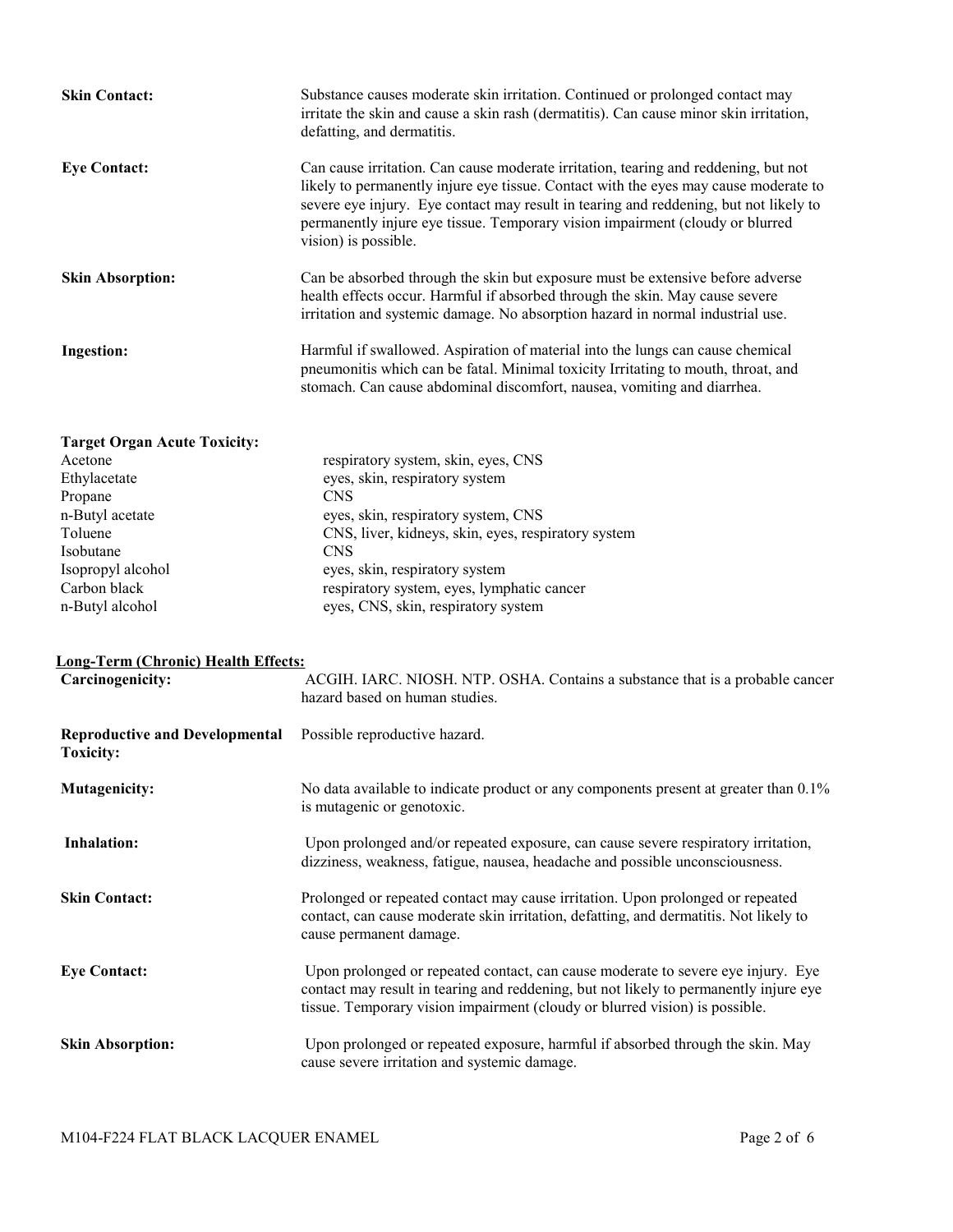| <b>Target Organ Chronic Toxicity:</b>                                       | Respiratory Tract. Skin. Skin. Eyes. Nervous System. Respiratory Tract. Nervous<br>System. Eyes. Kidneys. Liver.                                                                                                                                                                                                                                                             |
|-----------------------------------------------------------------------------|------------------------------------------------------------------------------------------------------------------------------------------------------------------------------------------------------------------------------------------------------------------------------------------------------------------------------------------------------------------------------|
| <b>Supplemental Health Hazard</b><br><b>Information:</b>                    | No additional health information available.                                                                                                                                                                                                                                                                                                                                  |
| <b>IV. FIRST AID</b>                                                        |                                                                                                                                                                                                                                                                                                                                                                              |
| <b>Inhalation:</b>                                                          | Remove to fresh air. If breathing is difficult, have a trained individual administer<br>oxygen. If not breathing, give artificial respiration and have a trained individual<br>administer oxygen. Get medical attention immediately.                                                                                                                                         |
| <b>Eyes:</b>                                                                | Immediately flush eyes with plenty of water. Get medical attention, if irritation<br>persists. Immediately flush eyes with plenty of water for at least 20 minutes retracting<br>eyelids often. Tilt the head to prevent chemical from transferring to the<br>uncontaminated eye. Get immediate medical attention and monitor the eye daily as<br>advised by your physician. |
| <b>Skin Contact:</b>                                                        | Wash with soap and water. Get medical attention if irritation develops or persists.<br>Wash with soap and water. Get medical attention if irritation develops or persists.                                                                                                                                                                                                   |
| <b>Ingestion:</b>                                                           | First aid is normally not required. No hazard in normal industrial use. Do not induce<br>vomiting. Seek medical attention if symptoms develop. Provide medical care provider<br>with this MSDS.                                                                                                                                                                              |
| <b>Notes to MD:</b>                                                         | No additional first aid information available.                                                                                                                                                                                                                                                                                                                               |
| <b>V. FIRE FIGHTING MEASURES</b>                                            |                                                                                                                                                                                                                                                                                                                                                                              |
| <b>Flammability Summary:</b>                                                |                                                                                                                                                                                                                                                                                                                                                                              |
| <b>Flash Point:</b><br><b>Upper Flammable/Explosive</b><br>Limit, % in air: | $-144$ (CALC.) $^{\circ}$ F<br>12.8 $\omega$ 77° F                                                                                                                                                                                                                                                                                                                           |
| <b>Lower Flammable/Explosive</b>                                            | 1.4 $@$ 77° F                                                                                                                                                                                                                                                                                                                                                                |

| <b>Fire Hazards:</b> | Flammable Liquid. Can release vapors that form explosive mixtures at temperatures at      |
|----------------------|-------------------------------------------------------------------------------------------|
|                      | or above the flash point. Vapors may be ignited by heat, sparks, flames or other          |
|                      | sources of ignition at or above the low flash point giving rise to a Class B fire. Vapors |
|                      | are heavier than air and may travel to a source of ignition and flash back.               |

| <b>Extinguishing Media:</b> | Use alcohol resistant spray, Carbon Dioxide, water spray or dry chemical to              |
|-----------------------------|------------------------------------------------------------------------------------------|
|                             | extinguish a fire involving this chemical. Flammable component(s) of this material       |
|                             | may be lighter than water and burn while floating on the surface. H2O, CO2, dry          |
|                             | chemical, foam. Carbon dioxide Alcohol foam Use alcohol resistant foam, carbon           |
|                             | dioxide, or dry chemical extinguishing agents. Water spray or fog may also be            |
|                             | effective for extinguishing if swept across the base of the fire. Water can also be used |
|                             | to absorb heat and keep exposed material from being damaged by fire.                     |
|                             |                                                                                          |

Fire Fighting Instructions: Flammable component(s) of this material may be lighter than water and burn while floating on the surface.Do not enter fire area without proper protection including selfcontained toxic breathing apparatus and full protective equipment. Fight fire from a safe distance and a protected location due to the potential of hazardous vapors and decomposition products. Flammable component(s) of this material may be lighter than water and burn while floating on the surface. Use water spray/fog for cooling.

**Limit, % in air:**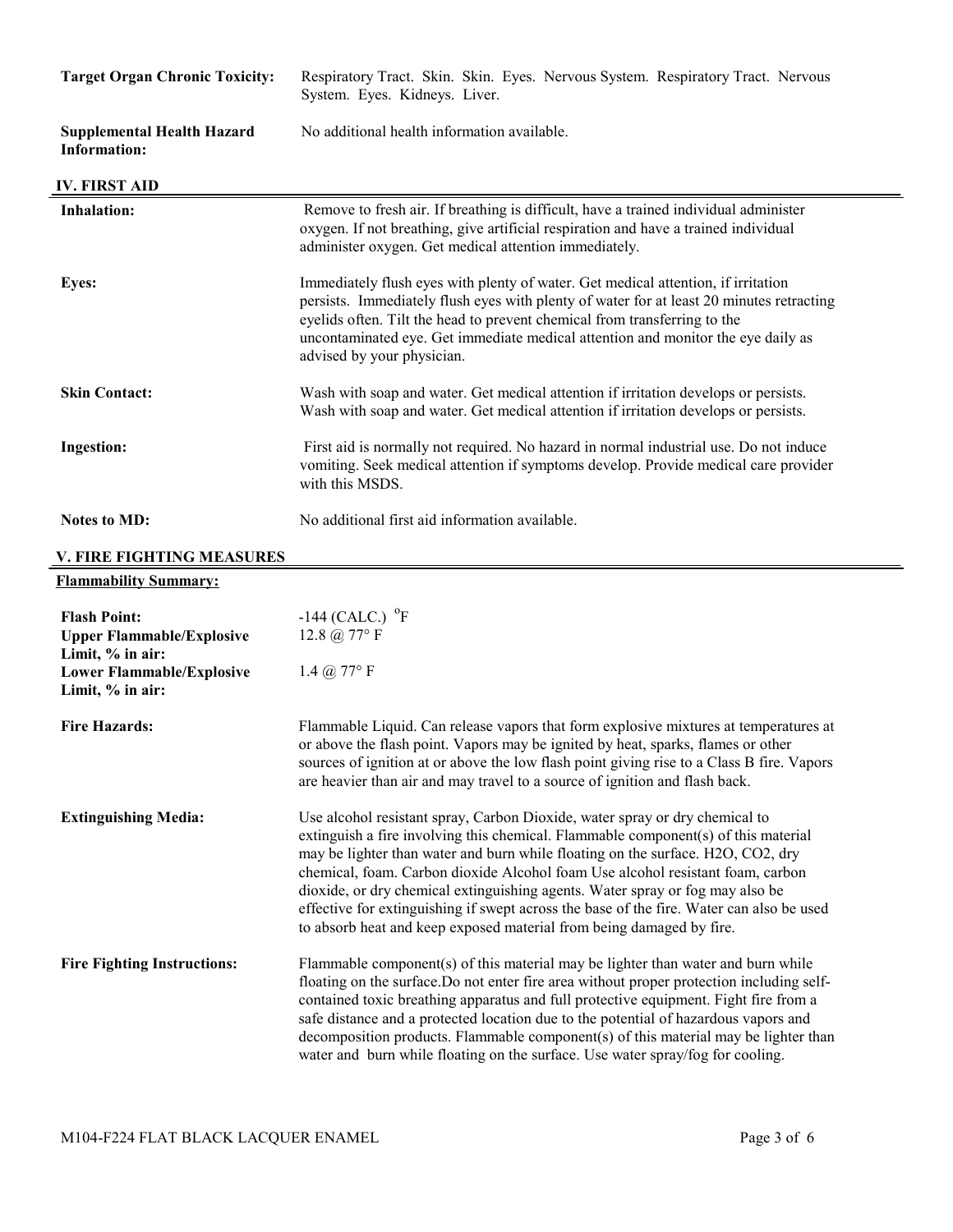**Hazardous Combustion Products:** Carbon dioxide, Carbon monoxide Hydrogen cyanide Nitrogen containing gases Toxic gases

| VI. ACCIDENTAL RELEASE MEASURES                               |                                                                                                                                                                                                                                                                                                                                                                                                                                                                                                       |  |
|---------------------------------------------------------------|-------------------------------------------------------------------------------------------------------------------------------------------------------------------------------------------------------------------------------------------------------------------------------------------------------------------------------------------------------------------------------------------------------------------------------------------------------------------------------------------------------|--|
| <b>Health Consideration for Spill</b><br><b>Response:</b>     | Exposure to the spilled material may be irritating or harmful. Follow personal<br>protective equipment recommendations found in Section VIII of this MSDS.<br>Additional precautions may be necessary based on special circumstances created by<br>the spill including; the material spilled, the quantity of the spill, the area in which the<br>spill occurred. Also consider the expertise of employees in the area responding to the<br>spill.                                                    |  |
| <b>Spill Mitigation Procedures</b><br><b>General Methods:</b> | Prevent the spread of any spill to minimize harm to human health and the<br>environment if safe to do so. Wear complete and proper personal protective<br>equipment following the recommendation of Section VIII at a minimum. Dike with<br>suitable absorbent material like granulated clay. Gather and store in a sealed container<br>pending a waste disposal evaluation.                                                                                                                          |  |
| <u>VII. HANDLING AND STORAGE</u>                              |                                                                                                                                                                                                                                                                                                                                                                                                                                                                                                       |  |
| Handling:                                                     | Use spark-proof tools and explosion-proof equipment. Wash thoroughly after<br>handling. Avoid contact with material. "Empty" containers retain product residue<br>(liquid and/or vapor) and can be dangerous. Remove contaminated clothing and wash<br>before reuse. Ground and bond containers when transferring material. Harmful or<br>irritating material. Avoid contact and avoid breathing the material. Use only in a well<br>ventilated area.                                                 |  |
| Storage:                                                      | Keep away from heat, sparks, and flame. Keep away from sources of ignition. Store in<br>a cool place in original container and protect from sunlight. Keep container closed<br>when not in use. Do not store in direct sunlight. Store in a cool dry ventilated location.<br>Isolate from incompatible materials and conditions. Keep container(s) closed.                                                                                                                                            |  |
|                                                               | VIII. ENGINEERING CONTROLS AND PERSONAL PROTECTIVE EQUIPMENT                                                                                                                                                                                                                                                                                                                                                                                                                                          |  |
| <b>Engineering Controls:</b>                                  | Ventilation should effectively remove and prevent buildup of any vapor/mist/fume<br>generated from the handling of this product. Explosion proof exhaust ventilation<br>should be used. Local exhaust ventilation or other engineering controls are normally<br>required when handling or using this product to avoid overexposure.                                                                                                                                                                   |  |
| <b>Protective Equipment</b>                                   |                                                                                                                                                                                                                                                                                                                                                                                                                                                                                                       |  |
| <b>Respiratory Tract:</b>                                     | Respirators should be selected by and used under the direction of a trained health and<br>safety professional following requirements found in OSHA's respirator standard (29<br>CFR 1910.134) and ANSI's standard for respiratory protection (Z88.2-1992). A<br>written respiratory protection program, including provisions for medical certification,<br>training, fit testing, exposure assessments, maintenance, inspection, cleaning, and<br>convenient, sanitary storage should be implemented. |  |
| <b>Eyes:</b>                                                  | Wear chemically resistant safety glasses with side shields when handling this product.<br>Wear additional eye protection such as chemical splash goggles and/or face shield<br>when the possibility exists for eye contact with splashing or spraying liquid, or<br>airborne material. Do not wear contact lenses. Have an eye wash station available.                                                                                                                                                |  |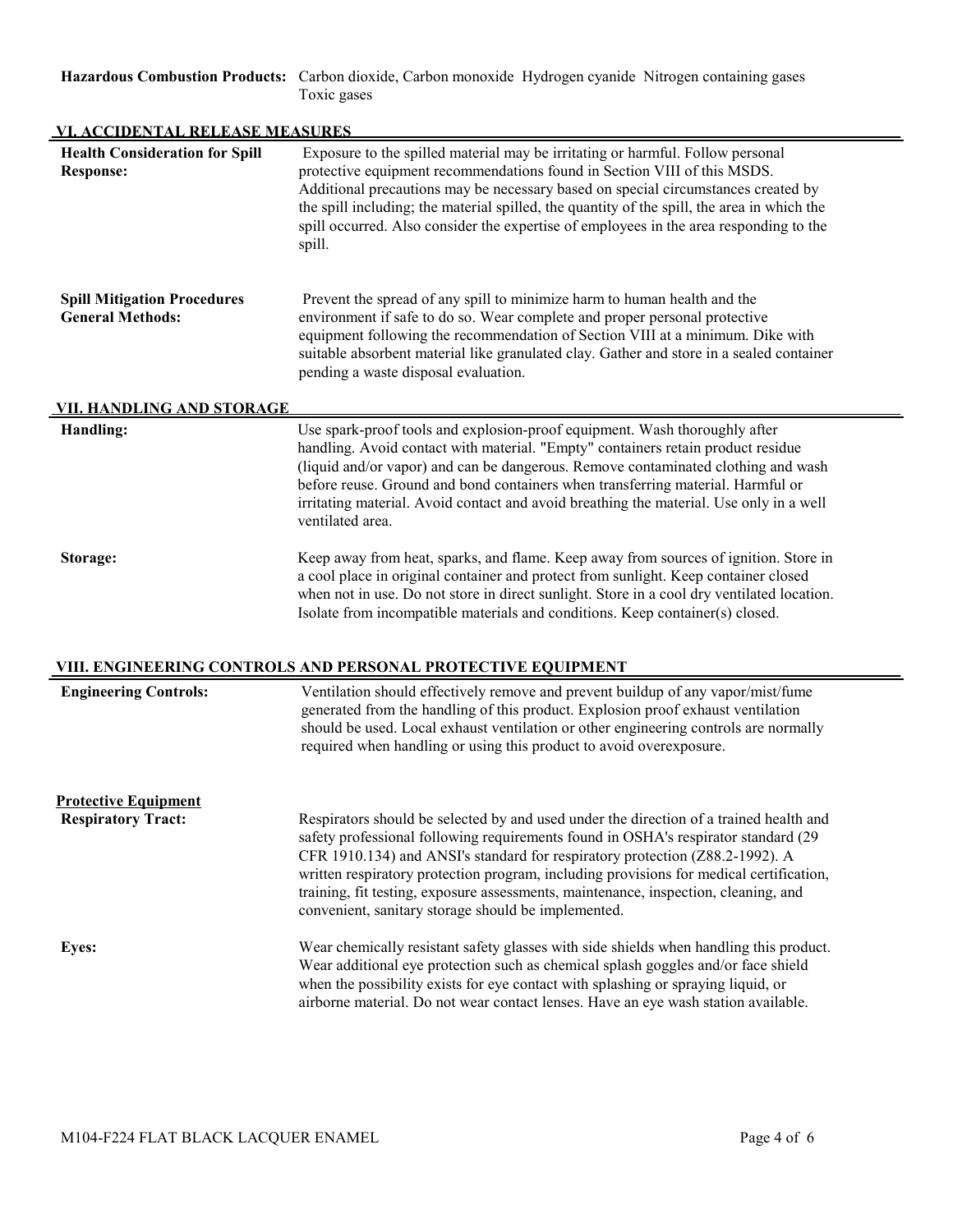**Skin:** Avoid skin contact by wearing chemically resistant gloves, an apron and other protective equipment depending upon conditions of use. Inspect gloves for chemical break-through and replace at regular intervals. Clean protective equipment regularly. Wash hands and other exposed areas with mild soap and water before eating, drinking, and when leaving work.

#### **IX. PHYSICAL DATA**

| <b>Physical State:</b> | <b>COLORED LIQUID</b> |
|------------------------|-----------------------|
| Odor:                  | <b>STRONG SOLVENT</b> |
| Solids Vol %:          | 6.4092                |
| Solids Wt %:           | 10.2066               |
| Material VOC lbs/gal:  | 4.5305                |
| Material VOC gms/l:    | 544.07                |
| Coatings VOC lbs/gal:  | 5.5758                |
| Coatings VOC gms/l:    | 669.599               |
| Weight per gallon:     | 6.4369                |

#### **X. STABILITY AND REACTIVITY**

| <b>Stability Information:</b>    | Stable. Normally stable. Keep away from heat, sparks and flame.                                                             |
|----------------------------------|-----------------------------------------------------------------------------------------------------------------------------|
| <b>Conditions to Avoid:</b>      | Avoid: heat, sparks, flame and oxidizing agents. High temperatures. None known.                                             |
| <b>Chemical Incompatibility:</b> | Strong oxidizing agents. Strong acids. Strong alkalies. Amines. Oxidizing materials.<br>Acids. Acetic anhydride. Peroxides. |
| <b>Hazardous Polymerization:</b> | Hazardous Polymerization will not occur.                                                                                    |

#### **XI. TOXICOLOGICAL INFORMATION**

| <b>Chemical Name</b>            | <b>CAS Number</b> | <b>LD50/LC50</b>                                                          |
|---------------------------------|-------------------|---------------------------------------------------------------------------|
| Acetone                         | $67-64-1$         | Inhalation LC50 Rat: 50100 mg/m3/8H; Inhalation LC50 Mouse: 44            |
|                                 |                   | $\text{gm/m3/4H}$ ; Oral LD50 Rat : 5800 mg/kg; Oral LD50 Mouse : 3 gm/kg |
| Acetic acid, ethyl ester        | 141-78-6          | Inhalation LC50 Rat: 200 gm/m3; Inhalation LC50 Mouse: 45 gm/m3/2H;       |
|                                 |                   | Oral LD50 Rat: 5620 mg/kg; Oral LD50 Mouse: 4100 mg/kg; Dermal LD50       |
|                                 |                   | Rabbit: $>20$ mL/kg                                                       |
| Acetic acid, butyl ester        | $123 - 86 - 4$    | Inhalation LC50 Rat : 2000 ppm/4H; Inhalation LC50 Mouse : 6 gm/m3/2H;    |
|                                 |                   | LD50 Rat : $10768$ mg/kg; Oral LD50 Mouse : 6 gm/kg; Dermal LD50<br>Oral  |
|                                 |                   | Rabbit: $>17600$ mg/kg                                                    |
| Toluene                         | 108-88-3          | Inhalation LC50 Rat: 49 gm/m3/4H; Inhalation LC50 Mouse: 400 ppm/24H;     |
|                                 |                   | Oral LD50 Rat: 636 mg/kg; Dermal LD50 Rabbit: 14100 uL/kg                 |
| Propane, 2-methyl-              | $75 - 28 - 5$     | Inhalation LC50 Rat: $57$ pph/ $15M$                                      |
| Isopropyl alcohol               | $67-63-0$         | Inhalation LC50 Rat: 16000 ppm/8H; Oral LD50 Rat: 5045 mg/kg; Oral        |
|                                 |                   | LD50 Mouse: 3600 mg/kg; Dermal LD50 Rabbit: 12800 mg/kg                   |
| Nitrocellulose                  | $9004 - 70 - 0$   | Oral LD50 Rat : >5 gm/kg; Oral LD50 Mouse : >5 gm/kg                      |
| Isobutyric acid, isobutyl ester | $97 - 85 - 8$     | Inhalation LC50 Rat: 5000 ppm/6H; Oral LD50 Rat: 12800 mg/kg; Dermal      |
|                                 |                   | Rabbit: $>8600$ mg/kg<br>LD50                                             |
| Carbon black                    | 1333-86-4         | Oral LD50 Rat : >15400 mg/kg; Dermal LD50 Rabbit : >3 gm/kg               |
| sec-Butyl alcohol               | 78-92-2           | Inhalation LC50 Rat: 8000 ppm/4H; Oral LD50 Rat: 790 mg/kg; Oral LD50     |
|                                 |                   | Mouse: 2680 mg/kg; Dermal LD50 Rabbit: 3400 mg/kg                         |

# **XII. ECOLOGICAL INFORMATION**

**Overview (for ingredients):** Keep out of waterways. Moderate ecological hazard. This product may be dangerous to plants and/or wildlife.